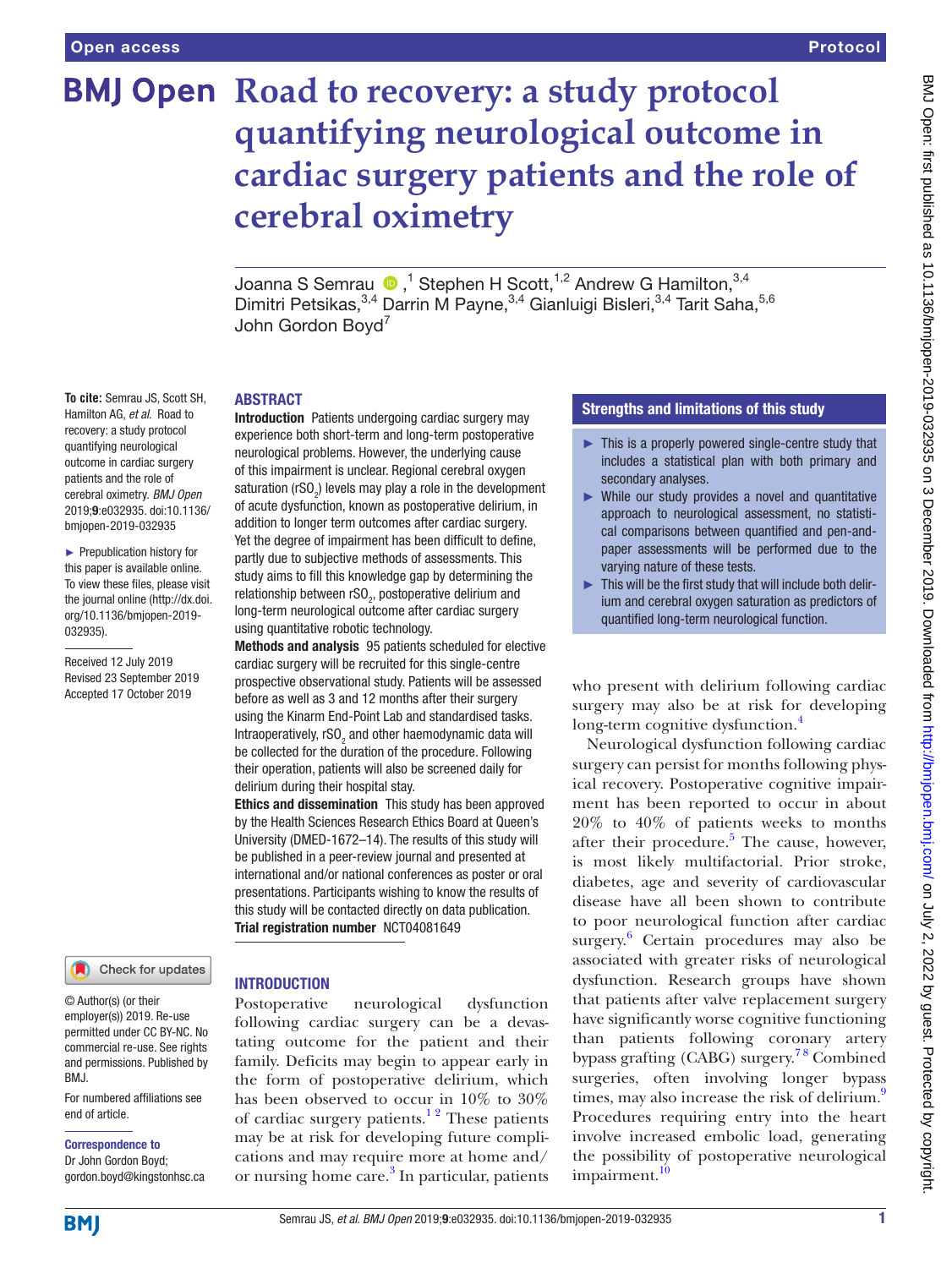Intraoperative regional cerebral oxygen saturation  $(r\mathrm{SO}_2)$ , measured by near-infrared spectroscopy, may also play a role in postoperative neurological functioning. Prolonged desaturations in the brain have been associated with poor neurological outcome, as well as delirium, and active monitoring to prevent significant drops in rSO<sub>2</sub> may prevent these complications.<sup>1112</sup> Intraoperative rSO<sub>2</sub> monitoring has gradually become regular practice in many hospitals, yet the supporting evidence is lacking in quality.<sup>[13 14](#page-4-9)</sup> A review by Yu and colleagues concluded that the role of  $rSO_2$  monitoring in postoperative neurological outcome is uncertain, and more research needs to be performed to fully understand this relationship.<sup>14</sup> These inconsistent findings may be due to the subjective nature of neurological assessments used in these studies. Standard neuropsychological testing can also vary in comprehensiveness, definitions of impairment and often do not include measures of sensory or motor function.<sup>[13 15](#page-4-9)</sup>

Robotic technology may offer a solution to this problem by providing a quantitative approach to neurological assessment. The Kinarm robotic platform (Kinarm, Kingston, Canada) provides an objective approach to assess upper limb sensory, motor and cognitive function. The Kinarm has been previously used to quantify impairment in patients following stroke and detected deficits which were not apparent in routine clinical testing.<sup>[16](#page-4-11)</sup> The Kinarm tasks have also been able to generate a detailed neurological phenotype for transient ischaemic attack and traumatic brain injury.<sup>17 18</sup> Our early work recently established the feasibility of using the Kinarm as a novel perioperative assessment method in CABG surgery patients.<sup>19</sup>

The overall goal of this research programme is to determine quantitative predictors of quantitative longterm neurological functioning following different cardiac surgery procedures. We aim to generate a timeline of neurological function that includes pre-existing performance, postoperative delirium and neurological outcome. Furthermore, we will test the hypothesis that intraoperative rSO<sub>2</sub> desaturations, incidence of postoperative delirium and pre-existing impairment can predict neurological dysfunction following cardiac surgery.

#### Methods and analysis Patient involvement

Adult patients (aged 18 years or older) undergoing cardiac surgery (CABG, valve or combined) will be recruited for the Cerebral Oxygenation and Neurological FUnctioning after cardiac SurgEry (CONFUSE) study at Kingston Health Sciences. Patients with a history of neurodegenerative disorder or diagnosed impairment will be excluded. Recruited patients will not be actively involved in determining the design, recruitment or outcome measures for this study.

This study has been approved by the Health Sciences Research Ethics Board at Queen's University. The study timeline for the CONFUSE study is illustrated in [figure](#page-1-0) 1.



<span id="page-1-0"></span>Figure 1 Data collection timeline for the CONFUSE study. bCAM, brief confusion assessment method;CAM-ICU, Confusion Assessment Method for the ICU; CONFUSE, Cerebral Oxygenation and Neurological FUnctioning after cardiac SurgEry; ICU, intensive care unit; RBANS, Repeatable Battery for the Assessment of Neuropsychological Status; rSO<sub>2</sub>, regional cerebral oxygen saturation.

Recruitment for patients undergoing aortic valve replacement started in April 2018. We initially focused our recruitment on this group to achieve greater homogeneity in our sample. However, due to low recruitment rates (about one patient every 2 months), inclusion criteria was altered to include a variety of different cardiac procedures. Due to the expected increase of heterogeneity in this study, our statistical analysis will account for any possible group differences.

#### Intraoperative data collection

During surgery,  $rSO_2$  will be collected using the FORE-SIGHT cerebral oximeter (CAS medical systems, Branford, CT, USA) following the same protocol as previous studies. $20$  An adult sensor will be placed on the middle of each patient's forehead to detect the ratio of deoxyhaemoglobin/oxyhaemoglobin in the vascular bed of the frontal cortex. Cerebral oxygen data will be recorded every 2 s for the duration of the procedure. Haemodynamic data (systolic/diastolic blood pressure, heart rate, central venous pressure, etc) will also be collected intraoperatively at 2 s intervals.

# Postoperative delirium screening

Patients will be screened for delirium in the first 24hours using the Confusion Assessment Method for the intensive care unit (CAM-ICU) during their stay in the cardiac ICU. Following transfer to the floor, patients will be screened daily for delirium using the brief confusion assessment method (bCAM) for the duration of their stay at the hospital. The bCAM and CAM-ICU were developed from the same algorithm to detect delirium on the floor and the ICU, respectively.<sup>[21](#page-5-0)</sup> Both assessment methods assess the four main features of delirium: altered mental status or fluctuating course, inattention, altered level of consciousness and disorganised thinking.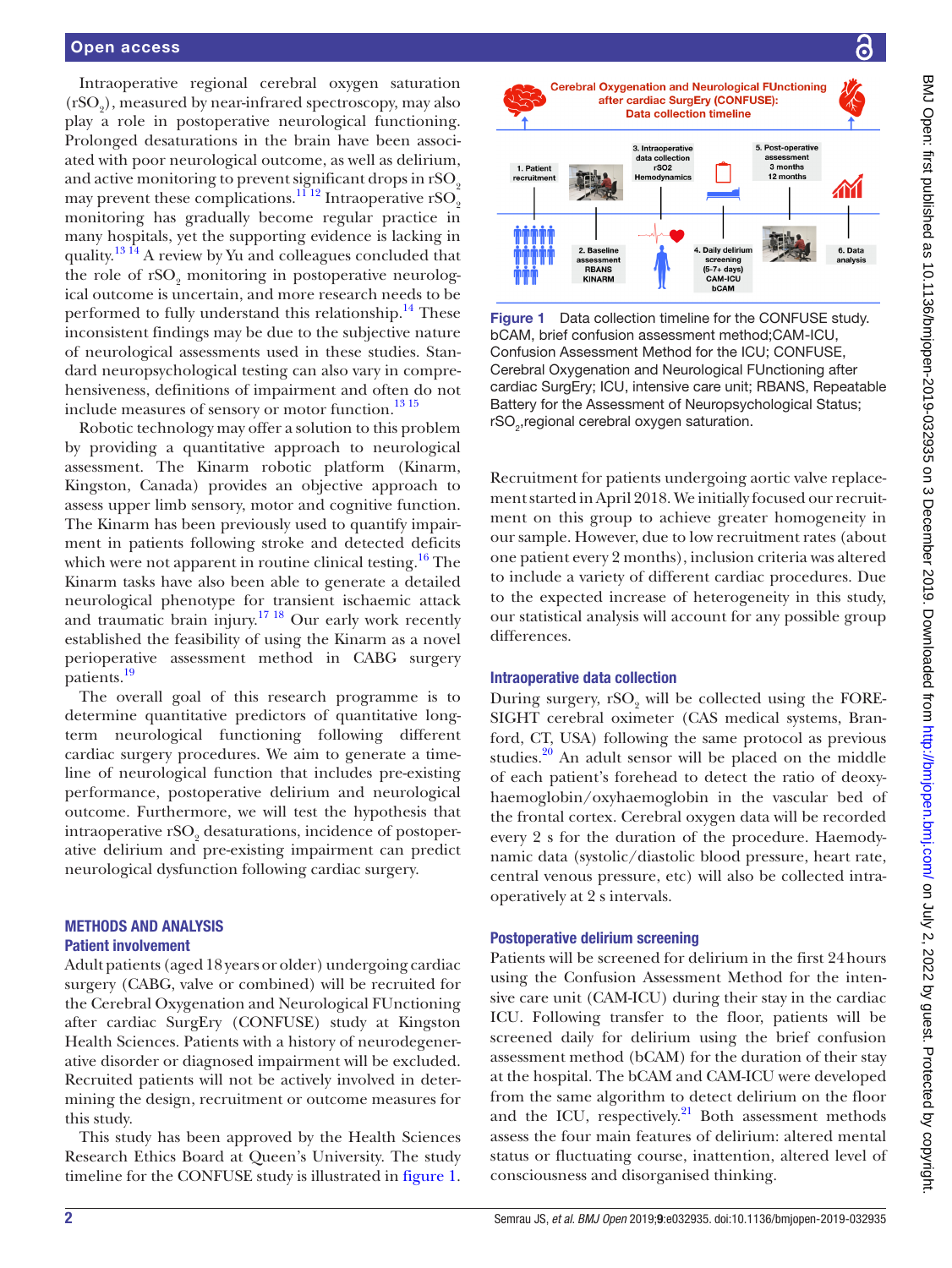

Figure 2 Photos of the Kinarm robotic system set-up. (A) Patient will be seated in front of the robot so that they are able to view the horizontal screen. (B) Using the robot's handles, patients will complete eight standardised tasks measuring cognitive, sensory and motor function. (C) and (D) A trained research associate will lead the assessment session. Photos are used with permission.<br>Figure 3 Kinarm standardised tasks for neurological

### <span id="page-2-0"></span>Neurological assessment

Patients will undergo comprehensive neurological assessment prior to surgery, as well as 3 and 12 months postoperation. A trained research associate will perform the assessment. Patients will be assessed using the Kinarm End-Point Lab (Kinarm, Kingston, Canada), and the Repeatable Battery for the Assessment of Neuropsychological Status (RBANS). The RBANS is a standardised pen-and-paper questionnaire used to detect cognitive decline.<sup>[22](#page-5-1)</sup> Five major cognitive domains are assessed using the RBANS: immediate memory, visuospatial construction, attention, language and delayed memory. The total scale is determined by summarising all five domain scores.

The robotic design and assessment method has been described previously.[19](#page-4-13) To perform the tasks, patients will be seated in front of the robot positioned to grasp the handles that permit movement in the horizontal plane. Participants will have no view of their hand and arm position; all visual feedback will be through the robot's virtual reality system aligned with the horizontal workspace [\(figure](#page-2-0) 2). Each patient will perform eight standardised tasks, assessing sensory, motor and cognitive functioning [\(figure](#page-2-1) 3). Each task is associated with six to twelve parameters (reaction time, posture speed, initial movement angle, etc) that quantify the degree of neurological function. Parameters are adjusted for age, sex and handedness then summarised into an overall task score. Task scores are represented as one-sided z-like scores, with 0 denoting best performance and any score above 1.96 denoting performance worse than 95% of healthy controls (here defined as impaired). The robotic tasks are described below.



<span id="page-2-1"></span>assessment. (A) Arm position matching. (B) Visually-guided reaching. (C) Reverse visually-guided reaching. (D) Ball on bar. (E) Object hit. (F) Object hit and avoid. (G) Spatial span. (H) Trail making test. Arms and hand paths shown in purple (left hand) and red (right hand) are for illustrative purposes only and are not visible to the participant.

#### Kinarm tasks

# Arm position matching

Patients are instructed to mirror-match the movement and final position of the robot-controlled arm. This task is performed twice to obtain data on both arms. Patients will require intact proprioceptive functioning to process information on where their limb is in the horizontal space. This arm position matching task has been shown to determine the degree of position sense impairment in subjects following stroke [\(figure](#page-2-1)  $3A$ ).<sup>23</sup>

#### Visually-guided reaching

This centre-out reaching task assesses basic visuospatial skills and sensorimotor control.<sup>16</sup> The subject's hand is represented by a white dot. Each subject is then instructed to bring the white dot quickly and accurately to the red target as they appear on the screen ([figure](#page-2-1) 3B).

#### Reverse visually-guided reaching

This task is presented similarly to the visual-guided reaching task. However, the movement of the white dot is now reversed compared with the movement of the patient's hand. To successfully complete the task, patients must move their hand away from the target, thereby reaching the red target with the white dot. This is a more complex reaching task, requiring inhibitory control to not automatically reach towards the red target and a cognitive rule to move the white cursor by moving in the opposite direction. Visuomotor impairments of this nature have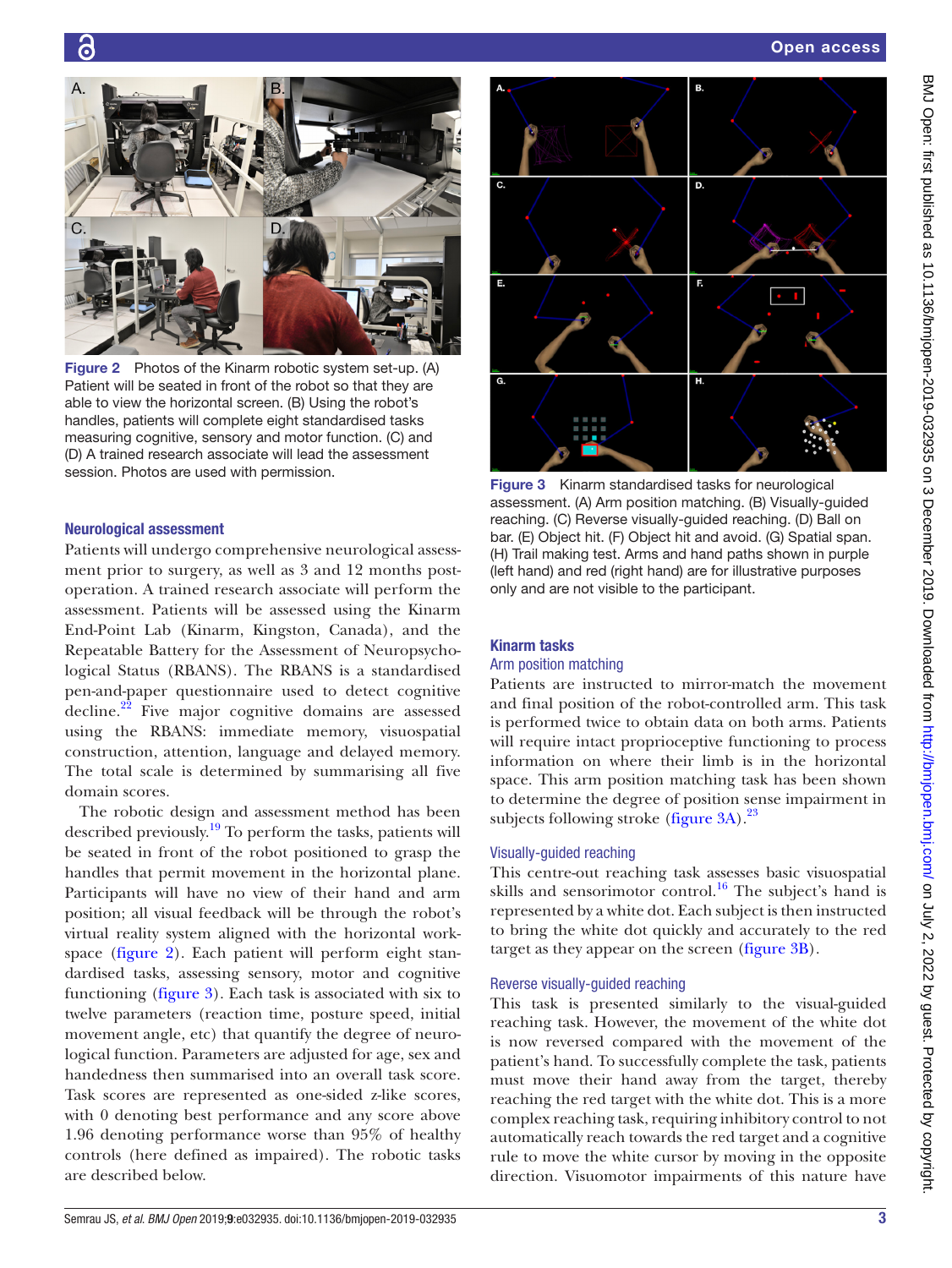# one outcome. To confirm our assumption, two sets of models will be performed using 3 and 12month scores as our outcome. Provided that both sets of models indicate similar predictors, our primary outcome will be postoperative neurological functioning 12 months after surgery. Any intraindividual differences between preoperative, explored in our secondary analyses.

3month and 12month postoperative functioning will be Measurements of  $\mathrm{rSO}_2$  used in our primary analysis will be mean  $\mathrm{rSO}_2$ , and time spent below baseline  $\mathrm{rSO}_2$ , measured as an area under the curve (AUC). Baseline  $rSO_2$  will be determined in the first 5 min prior to induction of anaesthesia. Our earlier work demon-

strated that subtle and undiagnosed impairments prior to surgery detected by the Kinarm can highly predict postoperative neurological dysfunction.<sup>[30](#page-5-9)</sup> This and other studies have strongly emphasised the importance of including baseline functioning, as it can account for a significant amount of variance in neurological outcome following cardiac surgery.<sup>[4 31](#page-4-2)</sup>

Moving forward, we aim to control for preoperative functioning, and include it as a covariate in our model. Furthermore, we will include delirium as an additional predictor of postoperative neurological functioning. We will perform separate models for each Kinarm assessment, for a total of seven models. Corrections will be made for multiple comparisons. For a model with four predictors (preoperative task score, postoperative delirium, mean rSO2 and AUC rSO2), and one outcome (postoperative task score), and assessing for a small effect size (Cohen's d=0.15), a sample size of 95 will be required to achieve 85% power at alpha=0.05. All statistical analysis and figure generation will be performed using R software.<sup>[32](#page-5-10)</sup> Power analysis was performed using G Power.<sup>[33](#page-5-11)</sup>

# Secondary outcome analysis — Intraindividual changes in neurological dysfunction

As a secondary method of analysing perioperative neurological performance, we will use multilevel modelling for repeated measures with three time points: preoperative performance, 3 month and 12 month postoperative performance. Incidence of delirium and  $\mathrm{rSO}_2$  measures will be additional predictors for this model. In contrast to linear regression, multilevel modelling allows us to generate a longitudinal growth model, illustrating the trajectory of each patient's recovery process. In addition, multilevel modelling allows for missing values, allowing data to be used when patients are lost to follow-up. This analysis method will highlight any variability occurring between or within patients; effects that may have been span style='font-family:'Times New Roman''>mitigated in our primary model. This research programme may not be powered to detect a meaningful effect using this multilevel model approach and will therefore be exploratory.

BMJ Open: first published as 10.1136/bmjopen-2019-032935 on 3 December 2019. Downloaded from http://bmjopen.bmj.com/ on July 2, 2022 by guest. Protected by copyright BMJ Open: first published as 10.1136/bmjopen-2019-03/935 on 3 December 2019. Downloaded from <http://bmjopen.bmj.com/> on July 2, 2022 by guest. Protected by copyright.

#### been described in individuals at risk of developing Alzhei-mer's disease [\(figure](#page-2-1)  $3C$ ).<sup>24</sup>

#### Ball on bar

Patients are instructed to use a virtual bar, generated between their hands, to balance a virtual ball as it appears on the screen. The subject must then bring the balanced ball on bar to different target locations in virtual space. This task consists of three levels: (1) ball fixed to bar, (2) ball moves along bar based on bar orientation, (3) ball can roll freely along bar. This task assesses bimanual motor control ([figure](#page-2-1)  $3D$ ).<sup>25</sup>

# Object hit

In this task, the participants' hands are represented by paddles. Subjects are instructed to hit balls falling down from the top of the screen towards them. As the task progresses, the balls begin to fall more frequently and increase in speed, making the task gradually more difficult. This simple task measures sensorimotor function and decision-making ([figure](#page-2-1)  $3E$ ).<sup>[26](#page-5-5)</sup>

# Object hit and avoid

This task is similar to the object hit task, where patients use the robot's handles to hit objects falling from the top of the screen towards them. In this task however, patients are instructed to only hit two target shapes while avoiding all other shapes (ie, distractors). The object hit and avoid task therefore requires additional cognitive functions related to attention to identify each shape and inhibitory control to avoid the distractors [\(figure](#page-2-1)  $3F$ ).<sup>27</sup>

# Spatial span

A series of squares light up on the screen in a particular sequence. Within a 3-by-4 grid of squares, patients are required to replay the sequence by reaching with their dominant hand to the correct squares. This task assesses visuospatial working memory, and is similar to the Corsi block-tapping task ([figure](#page-2-1) 3G).<sup>[28](#page-5-7)</sup>

# Trail making

This task is a quantitative version of the standard penand-paper neuropsychological test.<sup>29</sup> In trailing making part A, patients are instructed to connect the numbers 1 through 25. The trail making part B task requires subjects to connect the dots by alternating numbers and letters (1-A-2-B-3-C, etc). This task assesses executive function related to task switching [\(figure](#page-2-1) 3H).

# Statistical analysis

# Primary outcome analysis

Our primary outcome measure is postoperative neurological functioning as measured by the Kinarm (ie, global performance scores for each Kinarm task). Multiple linear regression modelling will be used to determine how much variance in postoperative neurological functioning is explained by our main predictor,  $\mathrm{rSO}_2$ . We assume that 12month performance will correlate with their 3month performance for each patient, reducing our analysis to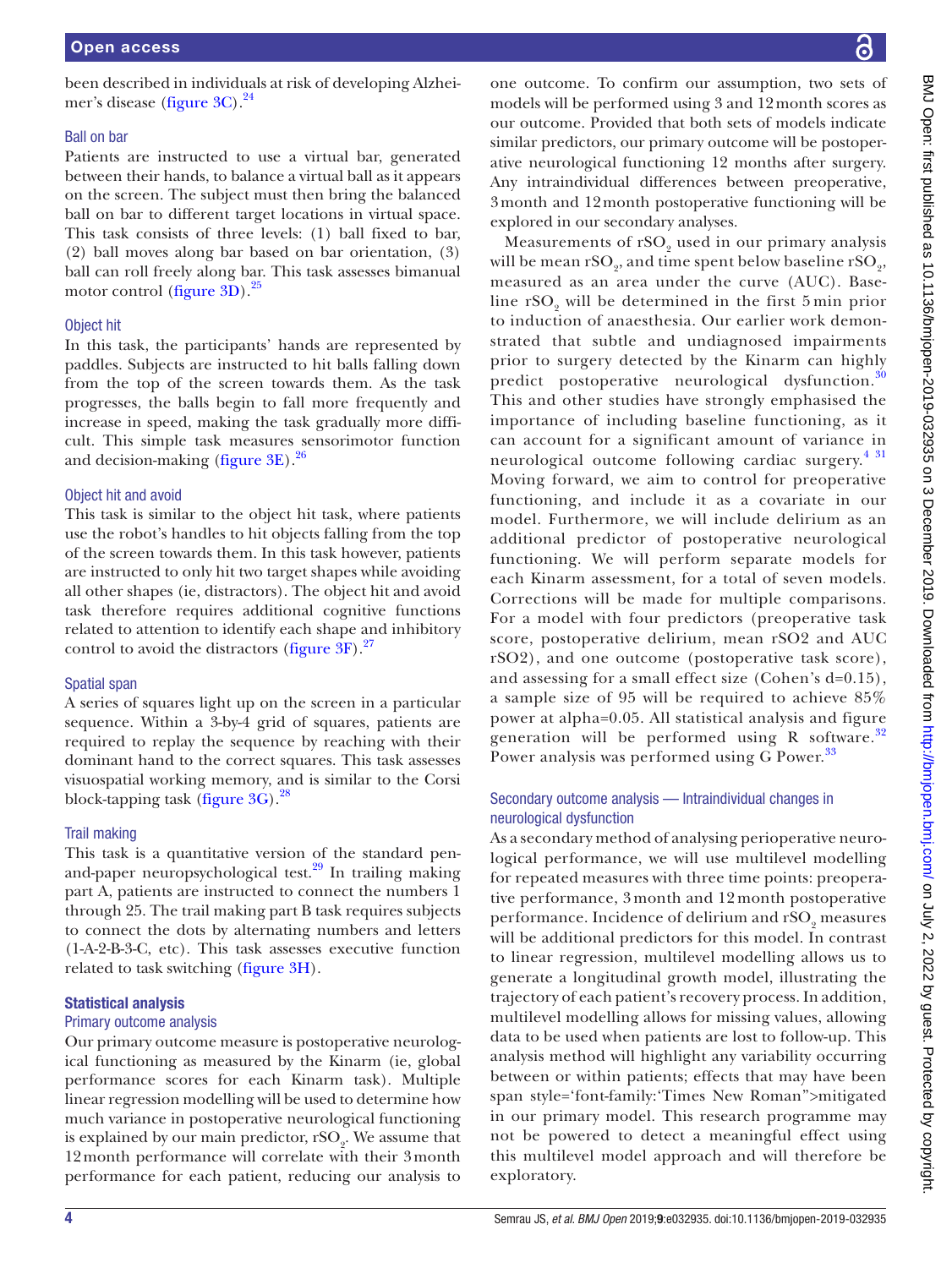### Secondary outcome analysis — Intraoperative haemodynamic data

Preliminary correlational analysis will be performed between  $\mathrm{rSO}_2$  and other haemodynamic variables (arterial blood pressure, heart rate, temperature, peripheral oxygen saturation and blood gases) will be performed using Spearman's rho coefficients. An in-depth examination of intraoperative variables will involve time series analysis. In particular, we are interested in determining predictors of  $rSO_2$  over time as a measure of patients' cerebral autoregulation. A study performed by Lee *et al.* determined that time-varying cerebral autoregulation has been shown to correlate with the duration of delirium among critically ill patients. $34$  This approach will allow us to detect trends in the relationship between these variables over time, and explore how these trends predict delirium and postoperative neurological functioning.

#### Ethics and dissemination

Patients are recruited during the presurgical screening appointment by a research associate/research nurse. This research protocol does not interfere with standard of care at the Kingston Health Sciences Centre. Patients are carefully monitored during assessment times for any signs of discomfort, and assessment can be stopped at any time by the trained research associate. Confidential information will be safely stored.

Following data collection and analysis, results of the study will be published in a peer-reviewed journal. Data will also be presented at international and national conferences. Study participants who expressed interest in receiving the results of this study will be contacted directly and sent results in the form of publications, abstracts and/or poster presentations.

#### Author affiliations

<sup>1</sup> Centre for Neuroscience Studies, Queen's University, Kingston, Ontario, Canada <sup>2</sup>Biomedical and Molecular Sciences, Queen's University, Kingston, Ontario, Canada 3 Cardiac Surgery, Kingston General Hospital, Kingston, Ontario, Canada

4 Surgery, Queen's University, Kingston, Ontario, Canada

<sup>5</sup> Anesthesiology and Perioperative Medicine, Kingston General Hospital, Kingston, Ontario, Canada

<sup>6</sup> Anesthesiology and Perioperative Medicine, Queen's University, Kingston, Ontario, Canada

<sup>7</sup> Critical Care Medicine, Kingston General Hospital, Kingston, Ontario, Canada

#### Twitter Joanna S Semrau [@jssemrau](https://twitter.com/jssemrau)

Contributors JSS prepared the manuscript, designed the statistical plan and performed sample size calculations. AGH, DP, DMP, GB, TS and SHS constructively contributed to the manuscript and the protocol plan. JGB conceptualised the project and is the acting supervisor of this study. All authors have read and approved this manuscript prior to submission.

Funding This work was supported by the Southeastern Ontario Academic Medical Organization (SEAMO) Innovation fund.

Competing interests JSS, AGH, DMP, DP, GB and TS have no competing interests. SHS is the inventor of the KINARM robot and co-founder of BKIN technologies. JGB receives a stipend from the Trillium of Life Network for his role as a hospital donation physician.

Patient consent for publication Not required.

#### Provenance and peer review Not commissioned; externally peer reviewed.

Open access This is an open access article distributed in accordance with the Creative Commons Attribution Non Commercial (CC BY-NC 4.0) license, which permits others to distribute, remix, adapt, build upon this work non-commercially, and license their derivative works on different terms, provided the original work is properly cited, appropriate credit is given, any changes made indicated, and the use is non-commercial. See: [http://creativecommons.org/licenses/by-nc/4.0/.](http://creativecommons.org/licenses/by-nc/4.0/)

#### ORCID iD

Joanna S Semrau<http://orcid.org/0000-0003-3529-2499>

#### **REFERENCES**

- <span id="page-4-0"></span>1 Järvelä K, Porkkala H, Karlsson S, *et al*. Postoperative delirium in cardiac surgery patients. *[J Cardiothorac Vasc Anesth](http://dx.doi.org/10.1053/j.jvca.2017.12.030)* 2018;32:1597–602.
- 2 Bakker RC, Osse RJ, Tulen JHM, *et al*. Preoperative and operative predictors of delirium after cardiac surgery in elderly patients. *[Eur J](http://dx.doi.org/10.1093/ejcts/ezr031)  [Cardiothorac Surg](http://dx.doi.org/10.1093/ejcts/ezr031)* 2012;41:544–9.
- <span id="page-4-1"></span>3 Mangusan RF, Hooper V, Denslow SA, *et al*. Outcomes associated with postoperative delirium after cardiac surgery. *[Am J Crit Care](http://dx.doi.org/10.4037/ajcc2015137)* 2015;24:156–63.
- <span id="page-4-2"></span>4 Lingehall HC, Smulter NS, Lindahl E, *et al*. Preoperative cognitive performance and postoperative delirium are independently associated with future dementia in older people who have undergone cardiac surgery: a longitudinal cohort study. *[Crit Care Med](http://dx.doi.org/10.1097/CCM.0000000000002483)* 2017;45:1295–303.
- <span id="page-4-3"></span>5 Newman MF, Kirchner JL, Phillips-Bute B, *et al*. Longitudinal assessment of neurocognitive function after coronary-artery bypass surgery. *[N Engl J Med](http://dx.doi.org/10.1056/NEJM200102083440601)* 2001;344:395–402.
- <span id="page-4-4"></span>6 Pérez-Belmonte LM, San Román-Terán CM, Jiménez-Navarro M, *et al*. Assessment of long-term cognitive impairment after off-pump coronary-artery bypass grafting and related risk factors. *[J Am Med](http://dx.doi.org/10.1016/j.jamda.2014.12.001)  [Dir Assoc](http://dx.doi.org/10.1016/j.jamda.2014.12.001)* 2015;16:263.e9–263.e11.
- <span id="page-4-5"></span>7 Zimpfer D, Czerny M, Kilo J, *et al*. Cognitive deficit after aortic valve replacement. *[Ann Thorac Surg](http://dx.doi.org/10.1016/S0003-4975(02)03651-2)* 2002;74:407–12.
- 8 Hudetz JA, Iqbal Z, Gandhi SD, *et al*. Postoperative delirium and short-term cognitive dysfunction occur more frequently in patients undergoing valve surgery with or without coronary artery bypass graft surgery compared with coronary artery bypass graft surgery alone: results of a pilot study. *[J Cardiothorac Vasc Anesth](http://dx.doi.org/10.1053/j.jvca.2010.05.003)* 2011;25:811–6.
- <span id="page-4-6"></span>9 O'Neal JB, Billings FT, Liu X, *et al*. Risk factors for delirium after cardiac surgery: a historical cohort study outlining the influence of cardiopulmonary bypass. *[Can J Anaesth](http://dx.doi.org/10.1007/s12630-017-0938-5)* 2017;64:1129–37.
- <span id="page-4-7"></span>10 Patel N, Minhas JS, Chung EML. Intraoperative embolization and cognitive decline after cardiac surgery: a systematic review. *[Semin](http://dx.doi.org/10.1177/1089253215626728)  [Cardiothorac Vasc Anesth](http://dx.doi.org/10.1177/1089253215626728)* 2016;20:225–31.
- <span id="page-4-8"></span>11 Slater JP, Guarino T, Stack J, *et al*. Cerebral oxygen desaturation predicts cognitive decline and longer hospital stay after cardiac surgery. *[Ann Thorac Surg](http://dx.doi.org/10.1016/j.athoracsur.2008.08.070)* 2009;87:36–45.
- 12 Momeni M, Meyer S, Docquier M-A, *et al*. Predicting postoperative delirium and postoperative cognitive decline with combined intraoperative electroencephalogram monitoring and cerebral nearinfrared spectroscopy in patients undergoing cardiac interventions. *[J](http://dx.doi.org/10.1007/s10877-019-00253-8)  [Clin Monit Comput](http://dx.doi.org/10.1007/s10877-019-00253-8)* 2019;33:999–1009.
- <span id="page-4-9"></span>13 Zheng F, Sheinberg R, Yee M-S, *et al*. Cerebral near-infrared spectroscopy monitoring and neurologic outcomes in adult cardiac surgery patients: a systematic review. *[Anesth Analg](http://dx.doi.org/10.1213/ANE.0b013e318277a255)* 2013;116:663–76.
- <span id="page-4-10"></span>14 Yu Y, Zhang K, Zhang L, *et al*. Cerebral near-infrared spectroscopy (NIRS) for perioperative monitoring of brain oxygenation in children and adults. *[Cochrane Database Syst Rev](http://dx.doi.org/10.1002/14651858.CD010947.pub2)* 2018;1.
- 15 Rudolph JL, Schreiber KA, Culley DJ, *et al*. Measurement of postoperative cognitive dysfunction after cardiac surgery: a systematic review. *[Acta Anaesthesiol Scand](http://dx.doi.org/10.1111/j.1399-6576.2010.02236.x)* 2010;54:663–77.
- <span id="page-4-11"></span>16 Coderre AM, Zeid AA, Dukelow SP, *et al*. Assessment of upper-limb sensorimotor function of subacute stroke patients using visually guided reaching. *[Neurorehabil Neural Repair](http://dx.doi.org/10.1177/1545968309356091)* 2010;24:528–41.
- <span id="page-4-12"></span>17 Simmatis L, Krett J, Scott SH, *et al*. Robotic exoskeleton assessment of transient ischemic attack. *[PLoS One](http://dx.doi.org/10.1371/journal.pone.0188786)* 2017;12:e0188786–13.
- 18 Debert CT, Herter TM, Scott SH, *et al*. Robotic assessment of sensorimotor deficits after traumatic brain injury. *[J Neurol Phys Ther](http://dx.doi.org/10.1097/NPT.0b013e318254bd4f)* 2012;36:58–67.
- <span id="page-4-13"></span>19 Semrau JS, Scott SH, Hamilton AG, *et al*. The relationship between cerebral oxygen saturation and quantitative metrics of neurological function after coronary bypass surgery: a feasibility study. *[J](http://dx.doi.org/10.23736/S0021-9509.18.10280-1)  [Cardiovasc Surg](http://dx.doi.org/10.23736/S0021-9509.18.10280-1)* 2018;59:716–28.
- <span id="page-4-14"></span>20 Wood MD, Maslove DM, Muscedere JG, *et al*. Low brain tissue oxygenation contributes to the development of delirium in